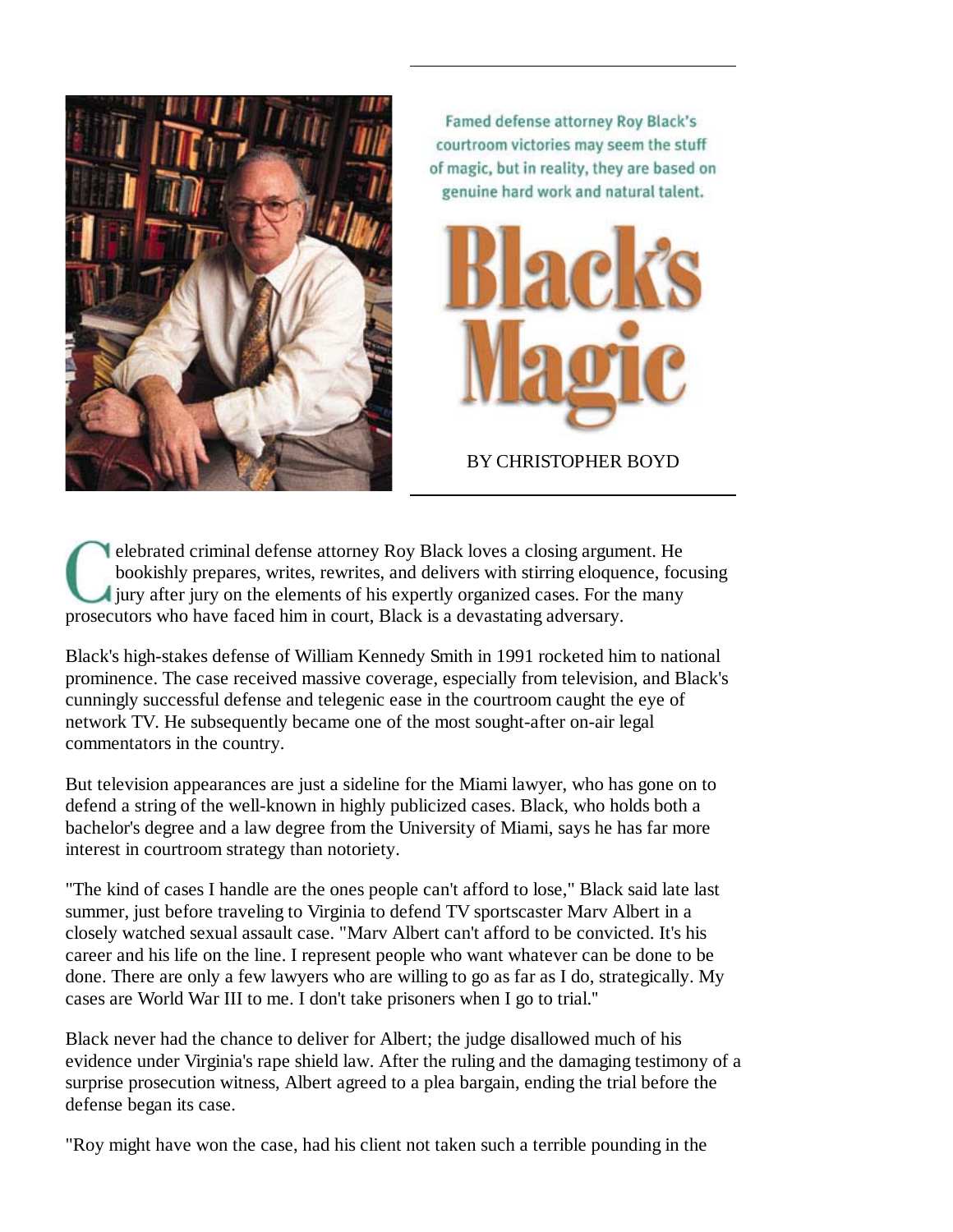media ahead of time," says retired Florida appellate judge Phillip Hubbart. "Roy is the sort of attorney who works day and night before going to trial. He goes down every alley and gets all the facts. He's a brilliant strategist, who can organize a case around a theme and make his points."

ubbart should know. As an adjunct instructor at the University of Miami School of Law, he taught a criminal evidence workshop that was a turning point in Black's life.

"It wasn't until I took Phil Hubbart's course that I knew the direction I wanted to go,'' Black says. Hubbart, who continues to teach at the law school, took his students to municipal court in North Dade, setting them loose as legal advisors to accused juvenile offenders.

"It was an eye-opening experience," Black says. "I found something I really enjoyed doing."

After graduating in 1970 and earning the highest score on the Florida Bar exam that year, Black ran into Hubbart again. While driving down South Dixie Highway Black spotted Hubbart holding a campaign placard at the corner of Bird Road. Black stopped and invited Hubbart, who was running for public defender, to coffee. Hubbart accepted-and offered Black a job as an assistant public defender if he won.

Hubbart did win, and Black went to work. He spent the next five years honing his skills as a defender on the public payroll. In 1973 he returned to the University of Miami as an adjunct professor, teaching the same criminal evidence workshop that Hubbart instructed. Black has continued teaching it ever since.

Black still seems a little amazed at the role chance has played in his life-even the roundabout way it led him to South Florida. Soon after his birth in New York in 1945, his parents divorced. When he was six, his mother married a British automotive executive who moved the family first to Connecticut, then to Jamaica. Black attended English school there, and continued his secondary education in the Bahamas. Though he considered enrolling at Columbia University as an undergraduate, he says his love of the tropics and the sea made the University of Miami seem a better choice.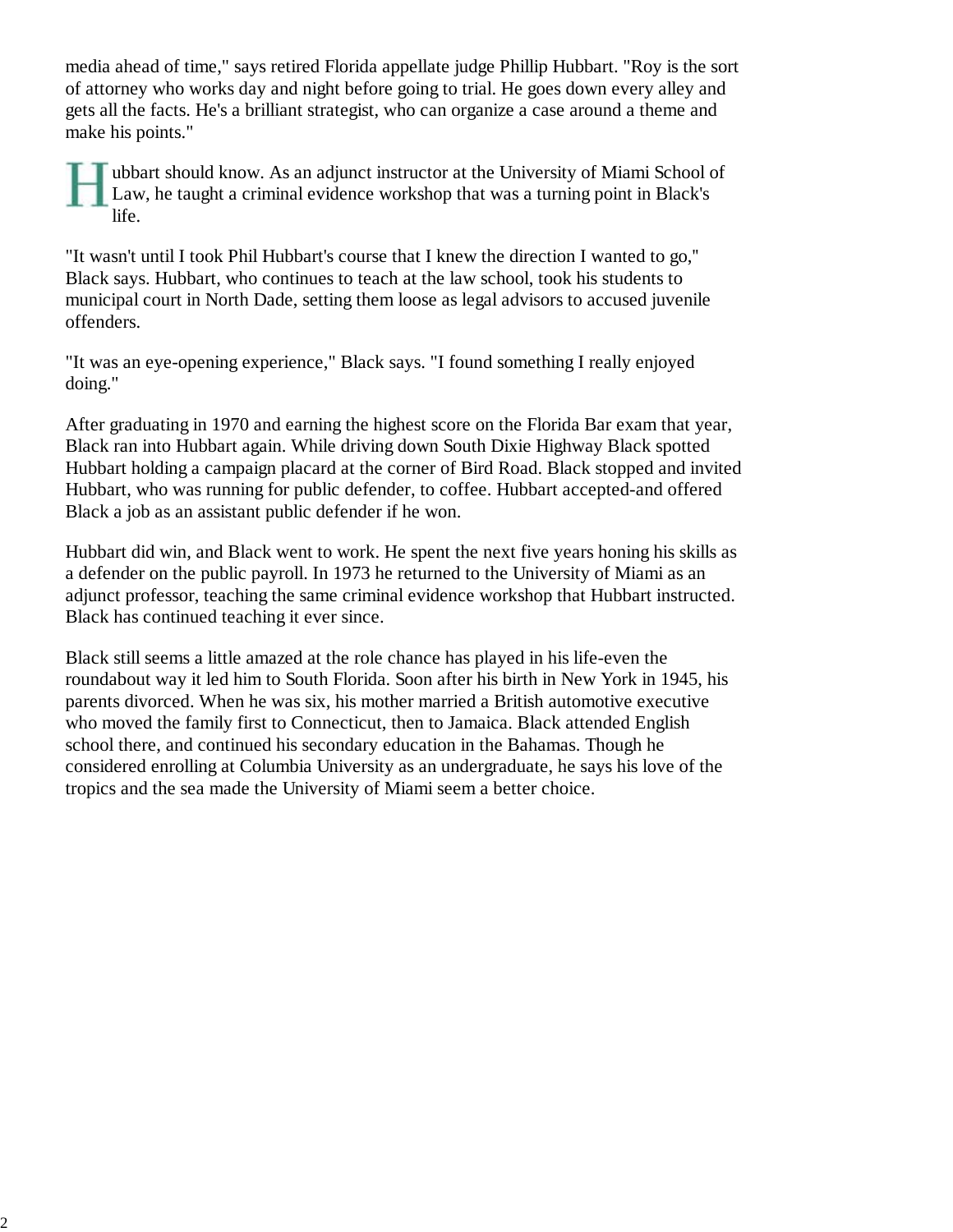"The great trials of the century are always dealing with something beyond the facts of the case. They



ate also played a big role in his personal life. Taking on the William Kennedy Smith case ended with an added unexpected benefit: his marriage to Lisa Lea Haller. Black and Haller, a cosmetics manufacturer who served on the Smith jury, bumped into each other the night after the verdict in Palm Beach. Soon after, they appeared on the Donahue show together, again by coincidence. Then, nine months later, they crossed paths again at Doc Dammer's in Coral Gables. Not long afterward, they began dating.

Black married Haller in 1995, and the two went to work renovating one of Coral Gables' most lavish homes, the erstwhile residence of the city's founder, George Merrick.

Unpredictability has been Black's ally, but careful planning has allowed him to exploit opportunities. His office in a downtown Miami skyscraper has a high ceiling, and nearly every inch of wall space rising to it is filled with books. Not just law books, but works on many topics. Black, a voracious reader, says his curiosity to learn has helped him in the courtroom.

"The great trials of the century are always dealing with something beyond the facts of the case," Black says. "They deal with social issues or social trends that resonate with people. A great trial lawyer understands what the issue is and plays to it."

So Black reads. And he attends legal seminars to stay current with the latest techniques. He also watches videotapes of trial footage, learning moves from other lawyers the way a musician absorbs technique by listening to his peers.

"Roy is one of the few lawyers I know who's always trying to improve," Hubbart says. "He's an intellectual and an idealist who believes in what he's doing and never rests on his laurels."